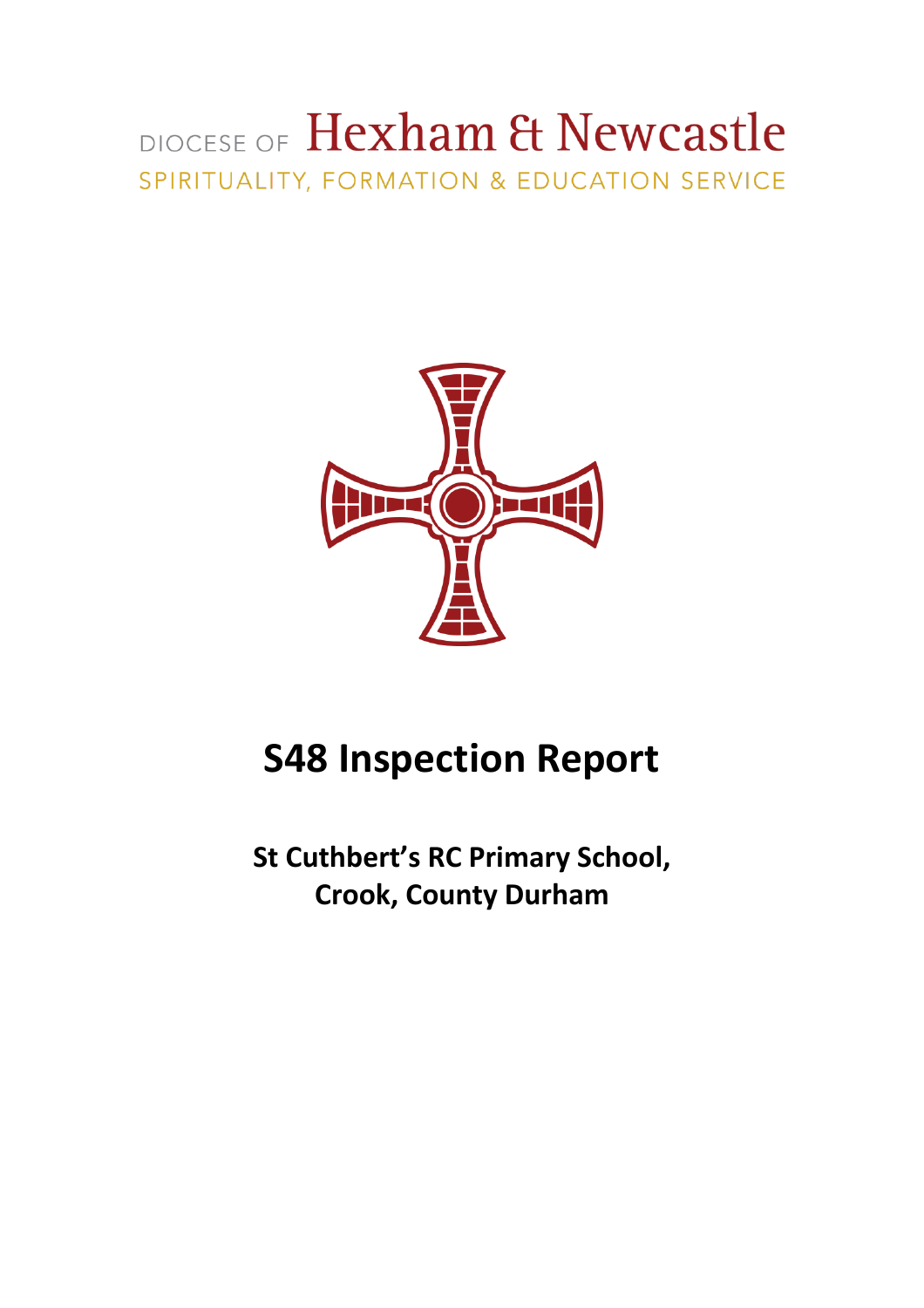## **DENOMINATIONAL INSPECTION REPORT (Section 48)**

**on**

## **THE CATHOLIC LIFE OF THE SCHOOL AND RELIGIOUS EDUCATION**

| School:                                           | St Cuthbert's RC Primary School                     |
|---------------------------------------------------|-----------------------------------------------------|
| <b>Address:</b>                                   | Church Hill<br>Crook<br>Co Durham DL15 9DN          |
| <b>Telephone Number:</b><br><b>Email address:</b> | 01388 762889<br>crookstcuthberts@durhamlearning.net |
| <b>School URN:</b>                                | 114256                                              |
| Headteacher:                                      | Mrs Barbara Simpson                                 |
| <b>Chair of Governors:</b>                        | Mr William Laws                                     |
| Inspector:                                        | Mrs Christine Lynch                                 |
| Date of Inspection:                               | 26 and 27 April 2012                                |

This Inspection Report is produced for the Rt. Reverend Séamus Cunningham, the Bishop of Hexham and Newcastle Diocese, (c.f. Code Canon Law, 804, 806), and for the Governing Body of the school (Education Act 2005, Section 48). The inspection reviews, evaluates and plans further improvements in the school's witness to the Catholic faith and Curriculum Religious Education. This process begins with the school's own self-evaluation.

The inspection schedule follows criteria set by the National Board of Advisers and Inspectors.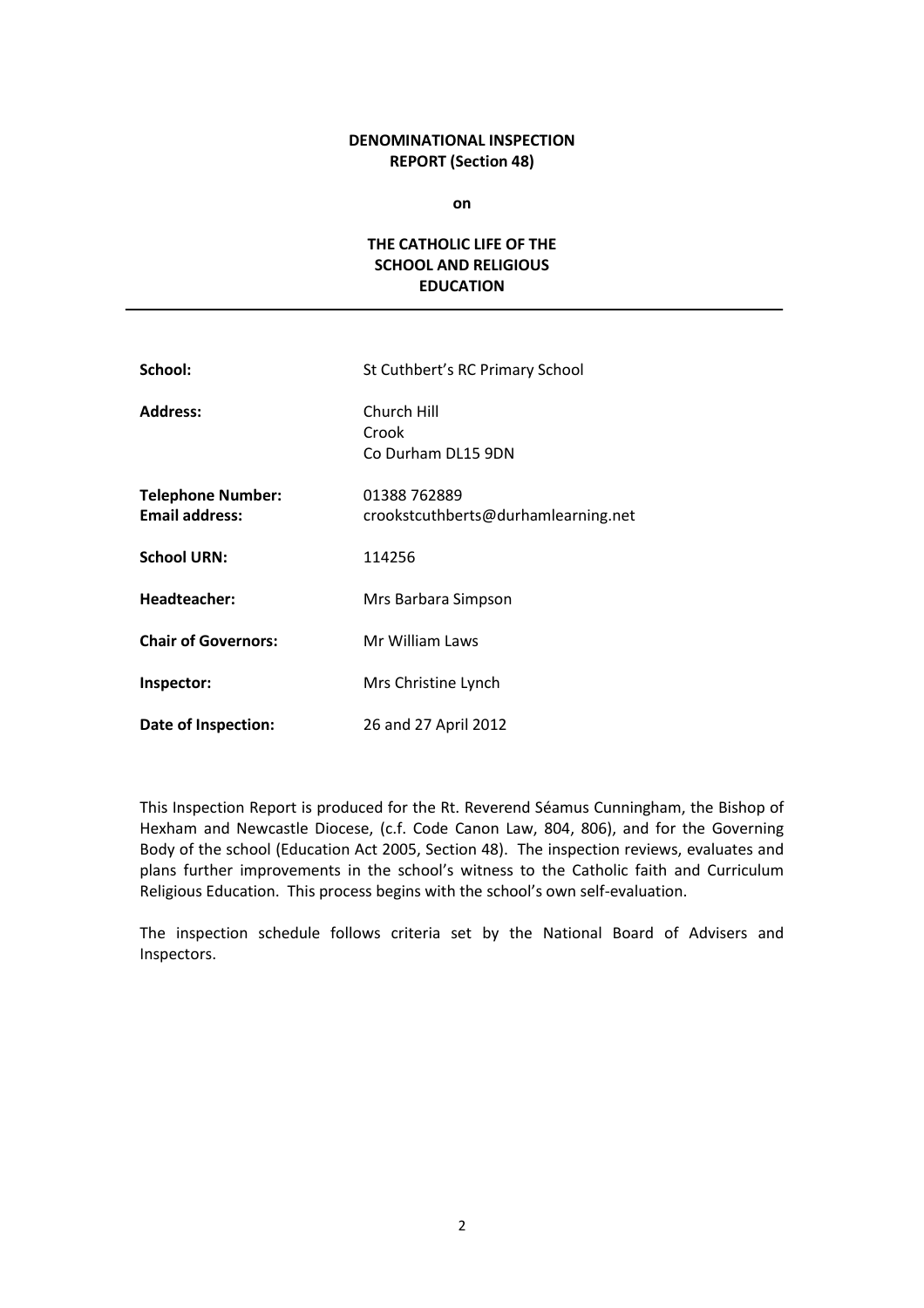#### **INFORMATION ABOUT THE SCHOOL**

St Cuthbert's RC Primary School is an average sized school serving the parishes of St Cuthbert's, Crook and St Thomas of Canterbury, Wolsingham**.** The vast majority of pupils are from the town of Crook which is situated in the Wear Valley and is an area of high social and economic disadvantage. The majority of pupils are of White British heritage where only a few are from minority ethnic groups or speak English as an additional language. The proportion of pupils eligible for free school meals, disabled pupils and those with special educational needs is below average. About half of the pupils are baptised Catholics and a large proportion are from other Christian denominations or of no religious affiliation.

## **FACTUAL INFORMATION**

## **Pupil Catchment:**

Number of pupils on roll: 231 Percentage of pupils baptised RC: 50% Percentage of pupils from other Christian denominations: 34% Percentage of pupils from other World Faiths: 2% Percentage of pupils with no religious affiliation: 14% Percentage of pupils from ethnic groups: 6% Percentage of pupils with special needs: 11%

## **Staffing**

Number of full time teachers: 9 Number of part time teachers: 0 Percentage of Catholic teachers: 78% Percentage of teachers with CCRS: 67%

## **Percentage of learning time given to Religious Education (RE):**

| FS -   | 10%   | Yr 4  | 10% |
|--------|-------|-------|-----|
| Yr $1$ | 10%   | Yr 5  | 10% |
| Yr 2   | - 10% | Yr 6. | 10% |
| Yr 3   | - 10% |       |     |

## **Parishes served by the school:**

St Cuthbert's, Crook St Thomas of Canterbury, Willington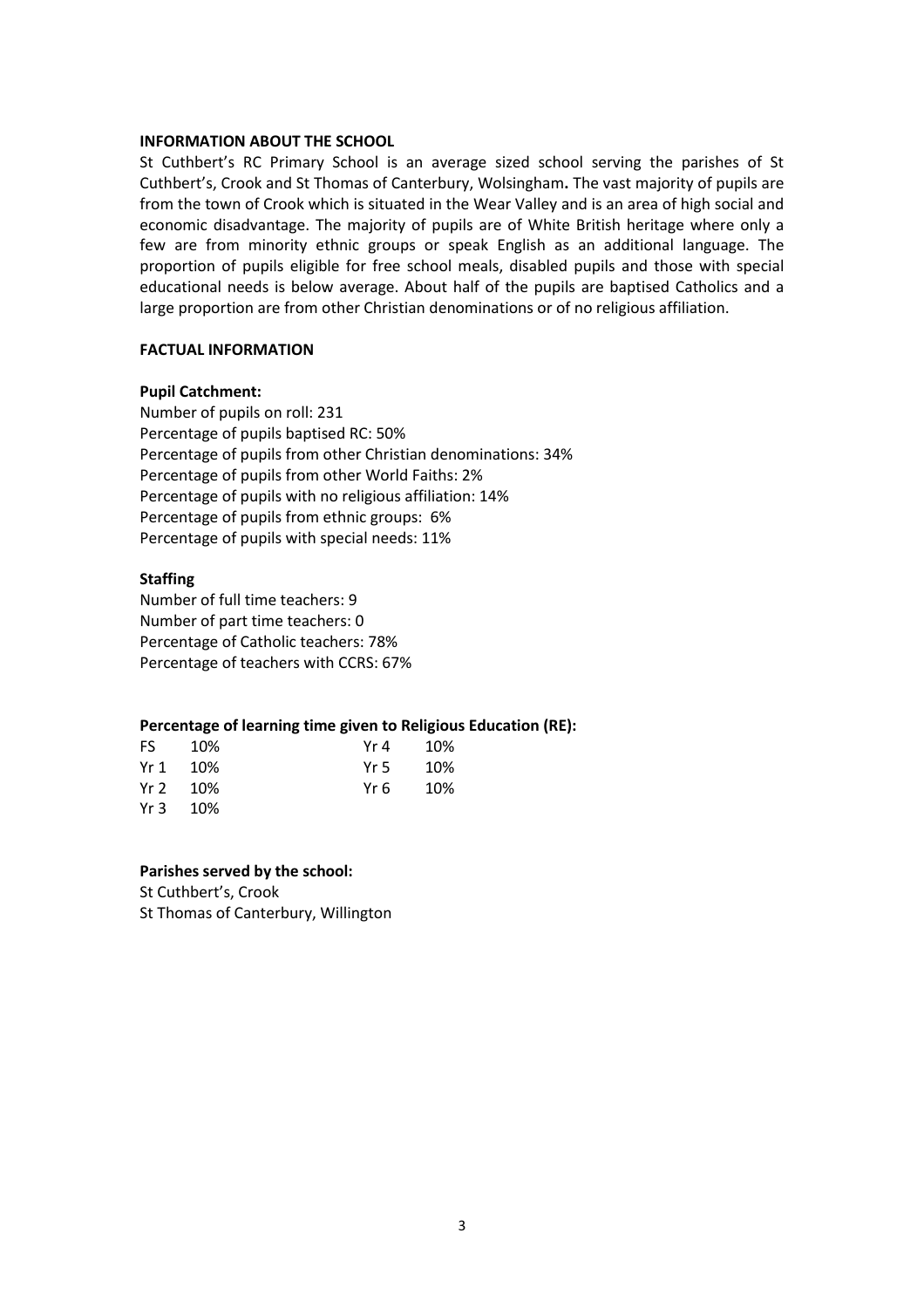# **OVERALL EFFECTIVENESS**

**How effective the school is in providing Catholic education 2**

### **The school's capacity for sustained improvement 2**

## **MAIN FINDINGS**

St Cuthbert's is a good Catholic primary school with many outstanding features. It is led by a strong, dedicated headteacher and senior staff who share the vision to develop the Catholic life of the school by promoting dignity, respect and equality for all. Positive relationships are a key strength of the school and everyone feels valued. Parents say they are very happy with the school's Catholic ethos and believe their children benefit from a good Catholic education. The schools capacity to improve is good due to the determination of the leaders and managers to succeed. All priorities since the last inspection have been addressed successfully.

Outcomes for pupils are good overall. Pupils enjoy coming to school and are very positive about their learning in Religious lessons. All groups of pupils make good progress especially when compared to their very low starting points on entry to school. Standards of attainment overall are satisfactory. They are improving year on year and are presently good at the end of key stage one (KS1) and satisfactory at the end of key stage two (KS2). Pupils benefit greatly from the many opportunities given to develop the Catholic life of the school. They take on the role of prayer leaders in their classes and they are becoming more confident in preparing, planning and leading acts of collective worship.

The schools provision for Catholic education is good. Teaching and learning is good overall and all pupils make good progress. Assessment, monitoring and tracking are well established and are being used well to ensure progression and improvement. However, there is not a consistent approach to marking across the school. The curriculum meets the needs of most pupils and is reviewed regularly. It is focussed on providing opportunities for pupils to improve and on raising standards. However, planning does not include differentiated tasks to challenge the more able. Collective worship is good and pupils enjoy the responsibility of preparing and leading liturgies and assemblies**.**

Leadership and management is outstanding overall. The headteacher ensures that everyone in school feels valued and part of the community. Leaders and managers have very effective systems in place to promote, monitor and evaluate the provision for the Catholic life of the school. These systems provide information and data which is analysed thoroughly and in turn drives the improvement of provision and impact on standards. Leaders have a clear sense of direction and purpose in curriculum RE which is recognised as the core subject of the curriculum. The governing body are well informed and totally committed to supporting the school and as a result make a good contribution. The development of partnerships is outstanding and the promotion of community cohesion is outstanding.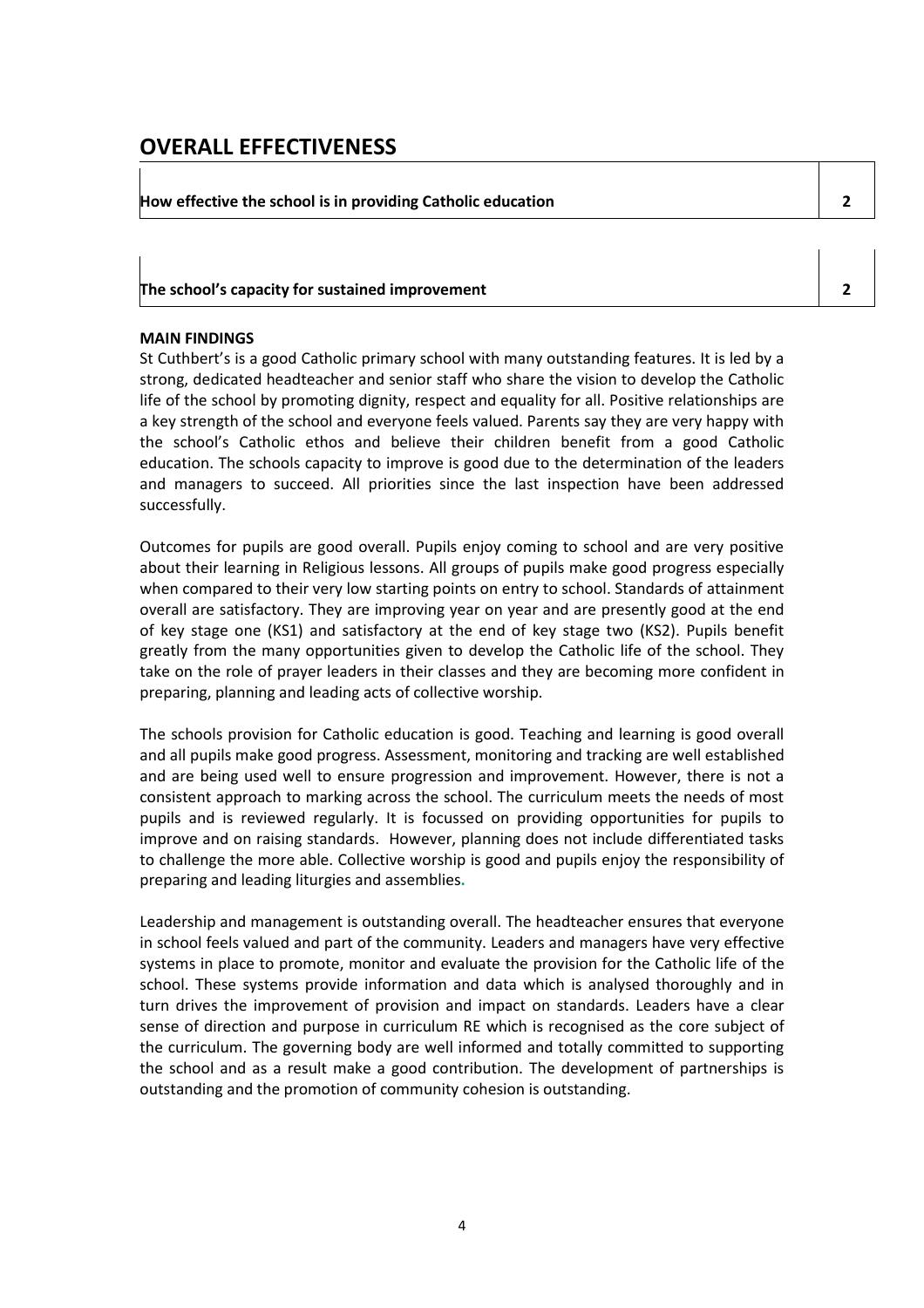## **What the school needs to do to improve further**

- Raise standards in RE by;
	- ensuring teachers plan appropriate differentiated tasks to enable all pupils, especially the more-able to achieve higher levels of attainment and provide them with more challenge;
	- developing a more consistent approach to quality marking and feedback so that individual pupils know how to improve;
	- ensuring assessment procedures are further developed to enable pupils to reach higher levels of attainment.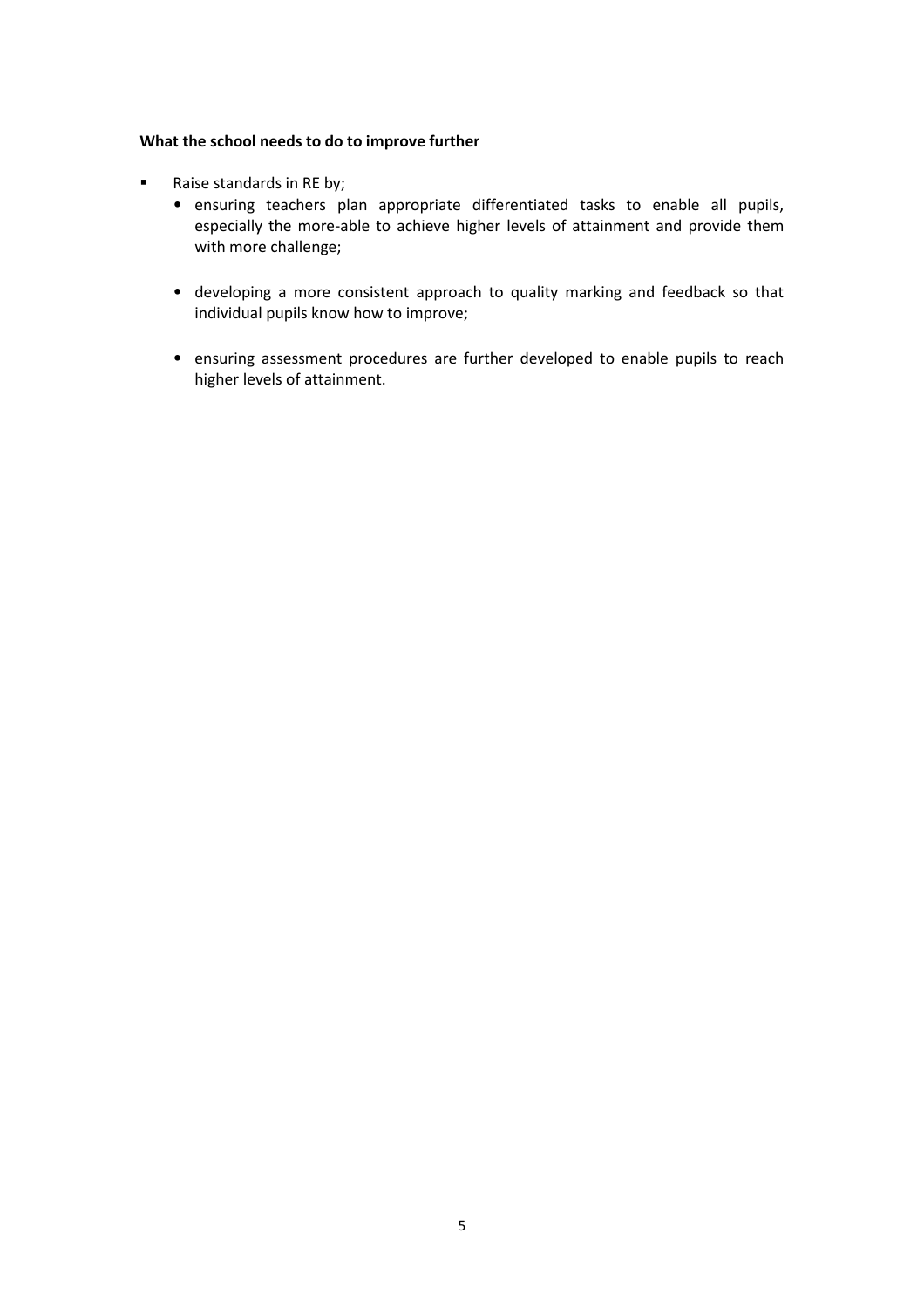## **PUPILS**

**How good outcomes are for pupils, taking particular account of variations between different groups**

The majority of pupils enjoy their RE lessons, they achieve well and progress and learning are good. Pupils behave very well and take an active part in the tasks provided. Pupils generally want to do their best work in lessons because of the enthusiasm and encouragement from their teachers. From below average starting points on entry to school the majority of pupils including boys and girls, Catholics and pupils from other religious backgrounds make good progress. Pupils with special educational needs and/or disabilities make good progress because of the support and intervention provided. However, the more able are not provided with enough challenging activities to enable them to achieve higher levels. Attainment at the end of KS1 is good and at the end of KS2 is average, but shows a rising trend (apart from 2011 which showed a decline due to a unique cohort). The school has identified the need to attain higher levels at the end of both key stages. Pupils are eager to learn and are able to speak confidently about what they are taught and how this impacts on their lives.

Pupils make an outstanding contribution to the Catholic life of the school and they gain much from it. The vast majority of pupils take full advantage of the opportunities that the school provides. They are reflective and enquiring and ask searching questions. Pupils are very interested in finding out about their own religion as well as that of others. They know and understand major celebrations in the liturgical year and speak confidently about them. Pupils have a strong sense of caring for those less fortunate than themselves and understand they have an important responsibility to fundraise and pray. Pupils see forgiveness as an important aspect of their school.

Pupils response to and participation in collective worship is good. They are eager to prepare, plan and lead acts of worship and they choose scripture effectively. They have very good role models in the staff. The pupils act with reverence and respect during liturgies and assemblies and they are confident and at ease talking about their beliefs and those of others. They understand the importance of prayer and how it affects and influences their everyday life. Resources are rich and varied and used effectively during acts of worship. Collective worship contributes significantly to the spiritual and moral development of the pupils.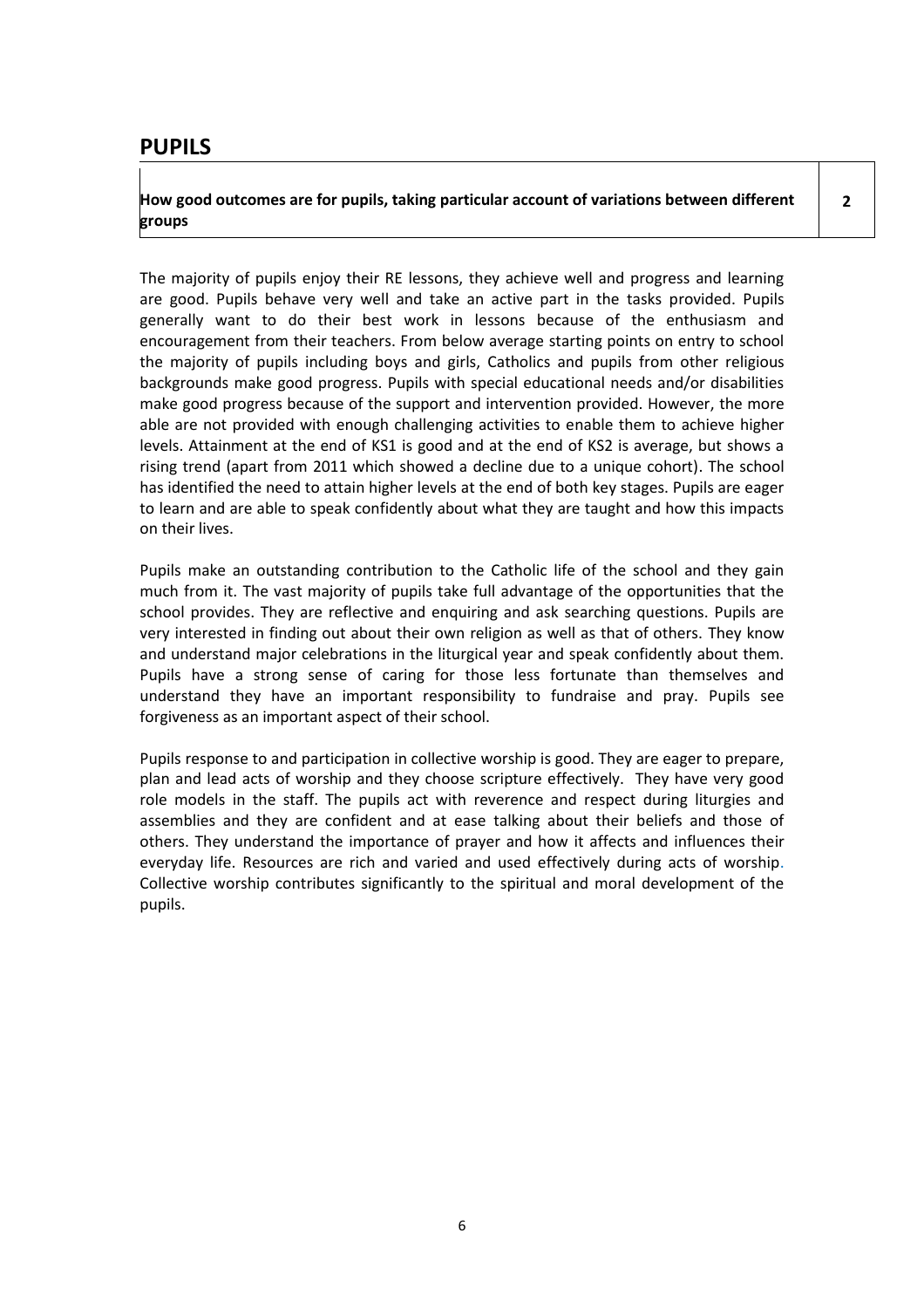## **PROVISION**

## **How effective the provision is in promoting Catholic education 2**

Teaching and learning is good overall. Nearly all of the teaching is effective in ensuring pupils are interested in their learning and are making progress. Teachers have a good subject knowledge which inspires and challenges pupils to ask questions and reflect; this enables them to make good progress. Planning is linked to assessment and prior learning. Teachers provide resources that engage pupils' interest and maximise learning opportunities. Teaching assistants are used effectively to support pupils with special educational needs. Teachers generally plan well; however, there are not always enough differentiated or challenging tasks for the more able. Oral and written feedback does not tell pupils how to improve their work.

Assessment and monitoring strategies are in place and are used to measure individual progress. Leaders and managers use this information well to ensure continual improvement. The information enables teachers to set pupil targets and meet the needs of most groups of pupils. However, assessment procedures do not always ensure that higher levels of attainment are achieved. Feedback and marking are not consistent across school and systems to allow pupils to respond are not yet effective.

The religious education curriculum is good. It meets the needs of most of the pupils and prepares them very well for the next stage of their lives. The curriculum reflects and responds to local, national and international issues and pupils are able to make links between what they are taught and how it impacts on their lives. The learning environment reflects the importance placed on RE. The curriculum and the enrichment activities provide many opportunities for the pupils' spiritual and moral development. It meets all of the statutory requirements.

The quality of collective worship throughout the school is good. It is fully inclusive and ensures that the spiritual needs of all the pupils are well met. Prayer is central to the life of the school and pupils speak confidently about the opportunities for prayer each day. Worship is given a high priority in the school and is well resourced. The staff regularly review and plan for collective worship and are focussed on giving pupils more opportunities to prepare and lead prayer. Parents are actively encouraged to attend liturgies and assemblies. The school acknowledges and recognises different religious beliefs and treats everyone with dignity and respect.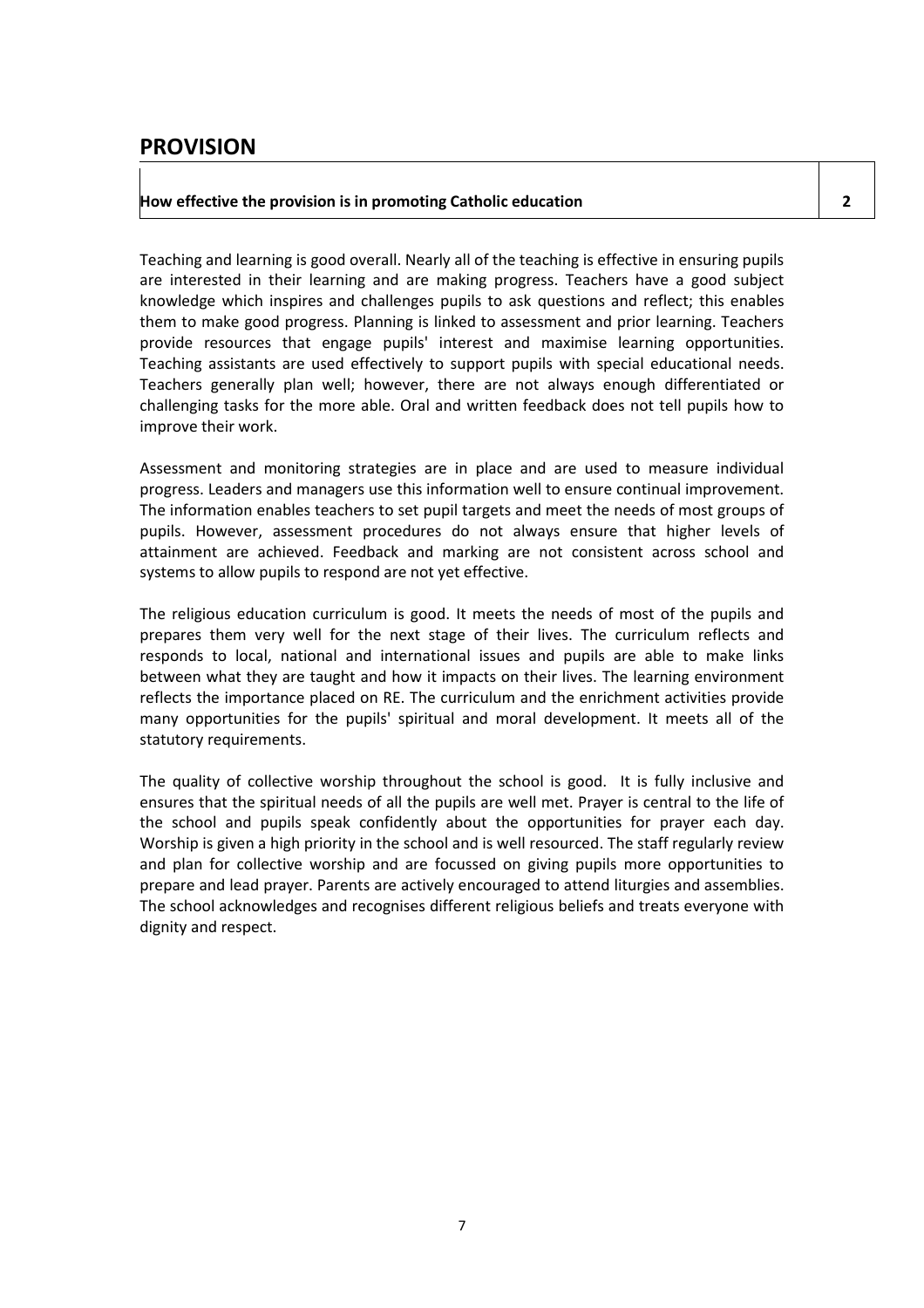## **LEADERS AND MANAGERS**

## **How effective leaders and managers are in developing the Catholic life of the School 1**

The leadership and management team are outstanding in promoting the Catholic life of the school and they are deeply committed and driven to promote the Church's mission in every aspect of school and parish life. The headteacher and staff provide excellent role models for the pupils. Staff training and awareness ensure a strong commitment to the Catholic mission. There is explicit evidence that the Catholic mission of the school and the pupils' spiritual and moral development are seen as priorities for the school. The school's Catholic mission lies at the heart of all school development planning which leads on to very well targeted actions. As a result, pupils have an excellent understanding of the school's mission and are actively engaged in developing its purpose and promoting its success.

The monitoring and evaluation of RE is effective. The headteacher/RE co-ordinator is focussed on raising standards and improving teaching and learning. Leaders and managers ensure that effective monitoring, assessment and tracking systems are in place and are having a positive impact on pupils' learning, progress and outcomes. The monitoring and self-evaluation systems accurately inform areas of strength and areas for development. Clear steps for improvement are identified in the school improvement plan through the school's own self-evaluation.

The work of the governing body is good and governors provide effective challenge and support regarding the Catholic life of the school. They are committed to the school and have a good understanding of its strengths and areas to develop. Governors discharge their statutory and canonical duties effectively. Their relationships with staff are constructive and governors show an eagerness and determination to ensure the school moves forward and that any areas for development are tackled effectively. The governors have a good understanding of their roles and are well informed on matters of RE.They have clear systems for seeking the views of parents and pupils and mechanisms for acting on these.

Through the enthusiasm of the headteacher and senior staff the school has made some outstanding local and national partnerships. These partnerships have a positive impact on the pupils' learning and understanding and they make an outstanding contribution to the spiritual and moral development of all pupils. Pupils benefit immensely from strong links with local primary and secondary schools as well as being involved with Churches Together and St Cuthbert's Care. Leaders and managers seek out opportunities to develop partnerships that provide experiences for the pupils that the school would not be able to provide alone. The development of these partnerships and opportunities are a strength of the school.

The promotion of community cohesion by leaders and managers is outstanding. There is a strong sense of belonging around the whole school and leaders and managers are committed to fostering their shared vision through respect for all and by celebrating differences. RE enables pupils to learn about other faiths and traditions. The school has strong links with the wider community and internationally, as leaders are committed to providing opportunities to foster a global awareness. Collective worship is truly inclusive where religious diversity is recognised, respected and celebrated. Relationships amongst pupils, are positive and this contributes significantly to the ethos of the school.